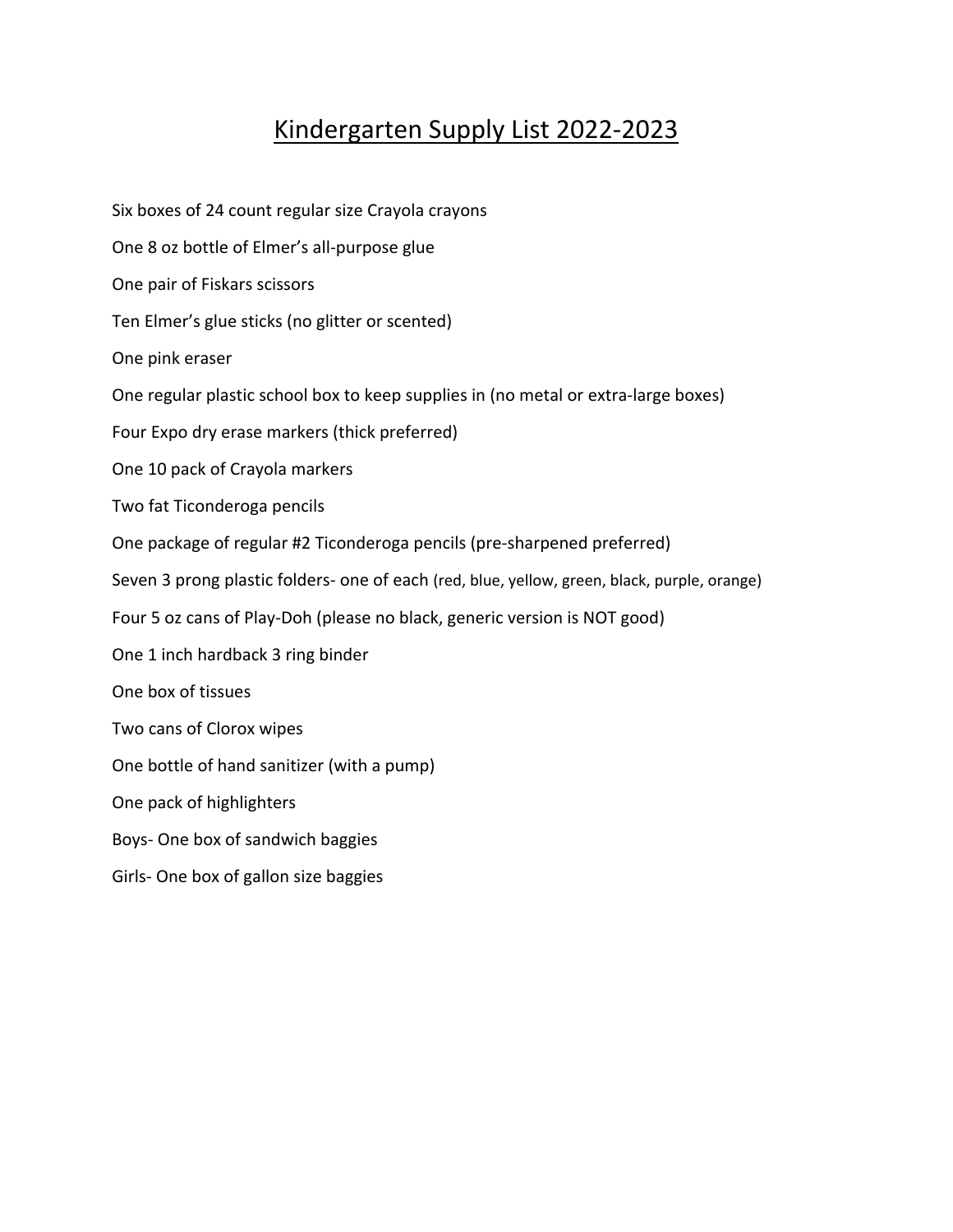## **1st Grade Supply List 2022-2023**

- 3 24 ct. Crayola crayons
- 2 large pink erasers
- 1 pair of pointed Fiskar scissors
- 8 glue sticks (no glitter or scented)
- 1 pack of regular Crayola markers
- 2 boxes of tissues scent and lotion free
- School box to fit inside desk (no zippers & no lock/key)
- 1 24 count #2 pencils with erasers prefer Ticonderoga
- 1 sturdy pocket folder for homework
- 4 pocket folders with prongs(one of each color: red, yellow, blue, purple)

Gym shoes for gym days(if gym shoes aren't worn to school on PE days)

Oversized shirt with long sleeves for Art class

- 3 containers of disinfecting wipes
- 1 pack of dry erase markers
- Child's last name begins with  $A-D-1$  box of quart size Ziploc baggies
- Child's last name begins with  $E-O-1$  box of sandwich size Ziploc baggies

Child's last name begins with  $P-Z-1$  box of gallon size Ziploc baggies

Medium size backpack (no wheels)

## \*\***Please DON'T put your child's name on anything**. We will

have baggies to store your child's belongings.\*\*\*